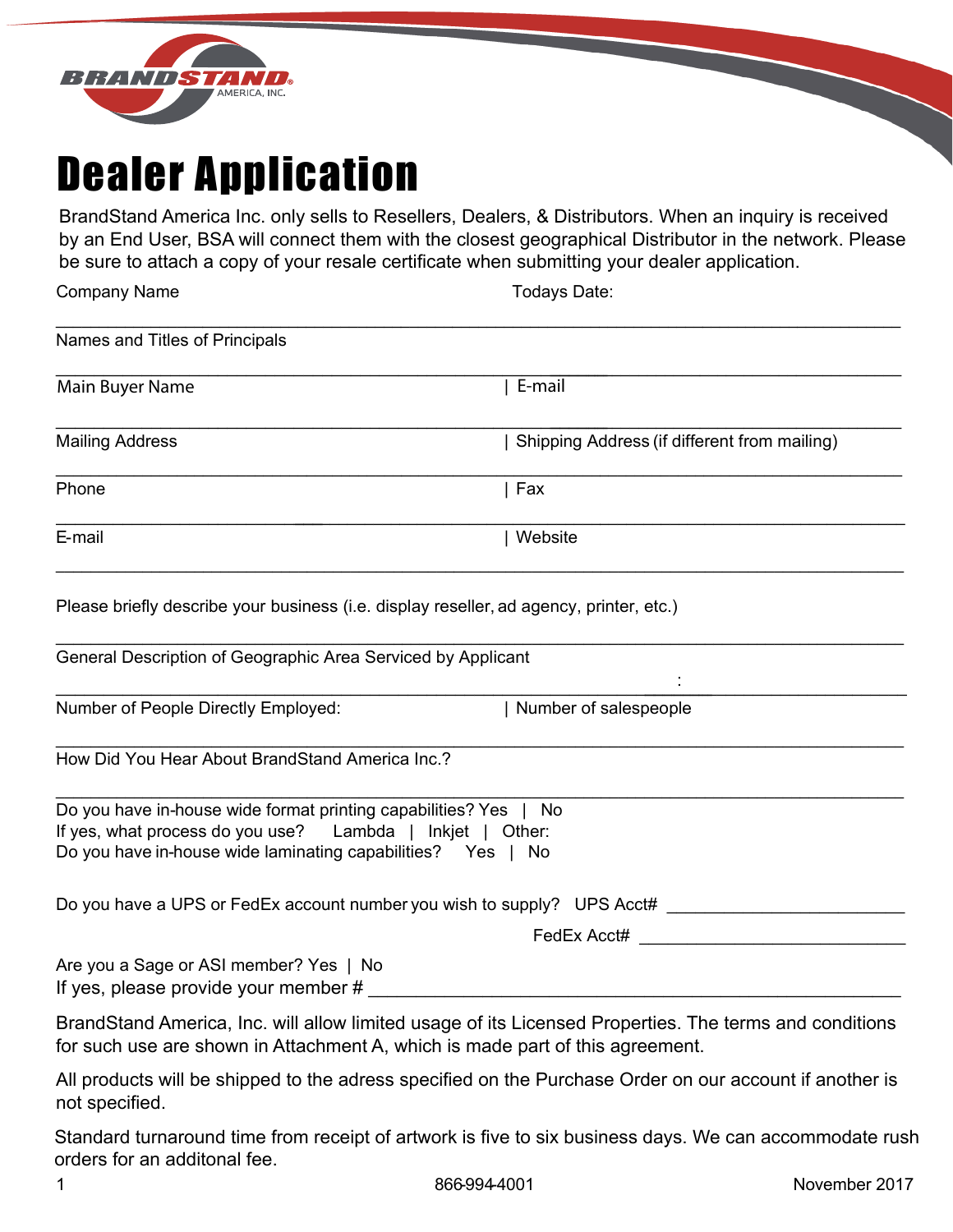

## Credit Card Information

PERMISSION TO PROCESS CREDIT CARD

Type of Card: (please circle) Amex Discover Mastercard Visa

| Name on Card:                                             |                  |  |
|-----------------------------------------------------------|------------------|--|
| Card Number: (Only indicate last 4 digits on credit card) |                  |  |
| <b>Expiration Date:</b>                                   | <b>CVV Code:</b> |  |
| Billing Address as it appears on Credit Card Statement    |                  |  |
| Sign name:                                                | Date:            |  |
| Print name:                                               | Date:            |  |
|                                                           |                  |  |

Note: Please call our Accounts Receivable Representative to verbally provide your credit card information. In addition, please refer to our PCI compliance requirements attached for your added protection.

BrandStand America, Inc. requires full payment upon ordering. Payments can be by wire or any major credt card in US Dollars only BrandStand America, Inc. does not accept checks as a form of payment. BrandStand America, Inc. does require that a major credit card is kept on file. Orders must be paid before they will be processed.

By signing below on the next page you agree to the terms and conditions of this Reseller Application and all other relevant terms and conditions included herein, including any attachments. In addition, you authorize BrandStand America, Inc. to chargwe the above referenced credit card for all invoiced balances.

BrandStand America Inc. 221 Blue Juniper Blvd. Venice, FL 34293 Phone: 941-244-9310 Fax: 941-894-6200 Toll Free: 866-994-4001 Email to: SalesSupport@brandstandusa.com